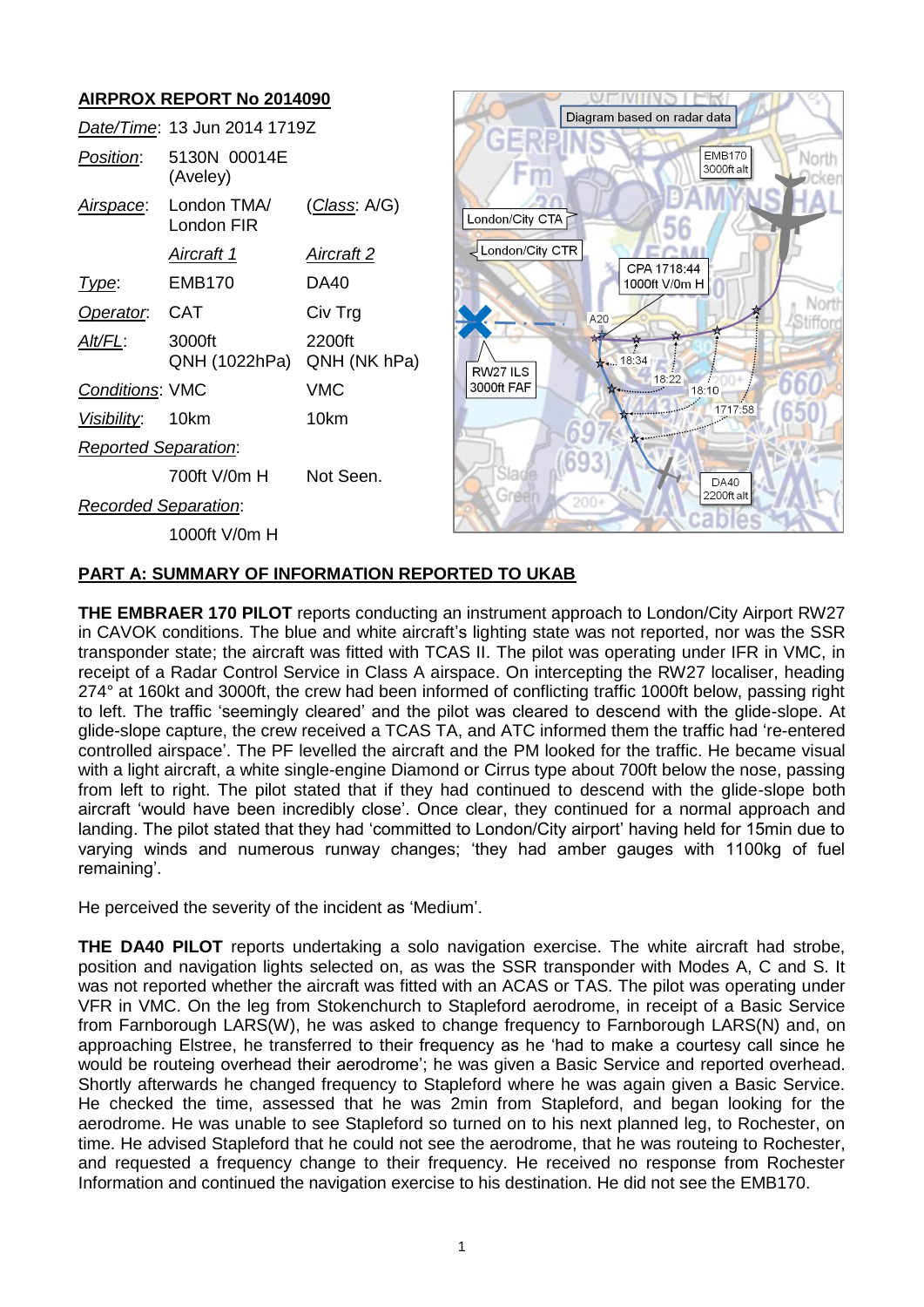**THE LONDON/CITY DIRECTOR** reports that the traffic situation was busy due to repeated runway changes at London/City caused by wind direction changes. A number of aircraft on frequency had already broken off approaches from RW09 and were being repositioned to RW27. Immediately prior to the incident, the wind had again veered easterly and DIR was making plans should aircraft subsequently be unable to make approaches to RW27. As a result of the ongoing situation, his colleagues on Thames Radar were also very busy, which made co-ordination difficult at times. A contact was observed near LAM tracking southeast, indicating altitude 2200ft. The traffic continued on course and entered the London/City CTA. At this point, the EMB170 pilot was on a left base for RW27. DIR informed him of the unknown traffic and instructed him to continue on his current heading. Due to uncertainty as to what would happen, DIR immediately instructed London/City Tower to 'check' departures<sup>1</sup>. They asked for a departure release against the check which DIR refused. DIR continued to track the unknown contact, which continued on a southeasterly heading through the CTA. DIR vectored the EMB170 onto right-base and then to intercept the RW27 ILS. Just as he was about to transfer the EMB170 pilot to London/City Tower, the unknown contact reversed track and proceeded back towards the London/City CTR and into potential conflict again with the EMB170. DIR passed Traffic Information and cancelled the approach clearance, instructing the EMB170 pilot to maintain 3000ft. Subsequently, the EMB170 pilot reported he was visual with the traffic and was happy to make an approach. The unknown traffic 'bounced off' the CTR boundary directly underneath the EMB170. Workload remained very high for some time as a consequence of this infringement.

## **Factual Background**

The weather at London/City was recorded as follows:

METAR EGLC 131650Z 32008KT 270V030 CAVOK 25/11 Q1022= METAR EGLC 131720Z 01008KT 330V050 CAVOK 25/10 Q1022=

## **Analysis and Investigation**

# **CAA ATSI**

The EMB170 pilot was operating under IFR, inbound to London/City and in receipt of a Radar Control Service from Swanwick TC-Thames (City Radar). The DA40 pilot was on a navigation exercise operating under VFR. At the time of the Airprox the DA40 pilot was in communication with Stapleford Radio.

CAA ATSI had access to RTF and area radar recording, together with the written report from the City Radar controller, the EMB170 pilot and the DA40 pilot.

The Thames Radar and London/City Radar controllers' workloads were assessed as medium/high due to the level of traffic combined with the complexity of runway changes caused by variations in wind direction. A number of aircraft had broken off their approaches to RW09 and were repositioned for RW27. Just prior to the incident the wind had veered easterly and the controller was making plans in the event that the aircraft were unable to make an approach to RW27.

At 1655:03, radar recording showed the DA40 16nm west of Elstree tracking east at an altitude of 2200ft. The DA40 was observed to change from a Farnborough LARS(N) squawk to a squawk of 1200 (a code allocated to NATO). It was considered likely that the DA40 pilot had selected the code in error and had intended to select either SSR code 7000 or the pilot might have intended to select 0012, a code which may be used when flying in the vicinity of London/City and monitoring the Thames Radar frequencies.

At 1710:02, the EMB170 pilot contacted City Radar and was advised he was number 3 in traffic. The EMB170 was 21.7nm east of London/City. At 1711:54, radar showed the DA40 2nm

 $\overline{a}$ 

<sup>1</sup> Stop traffic from departing.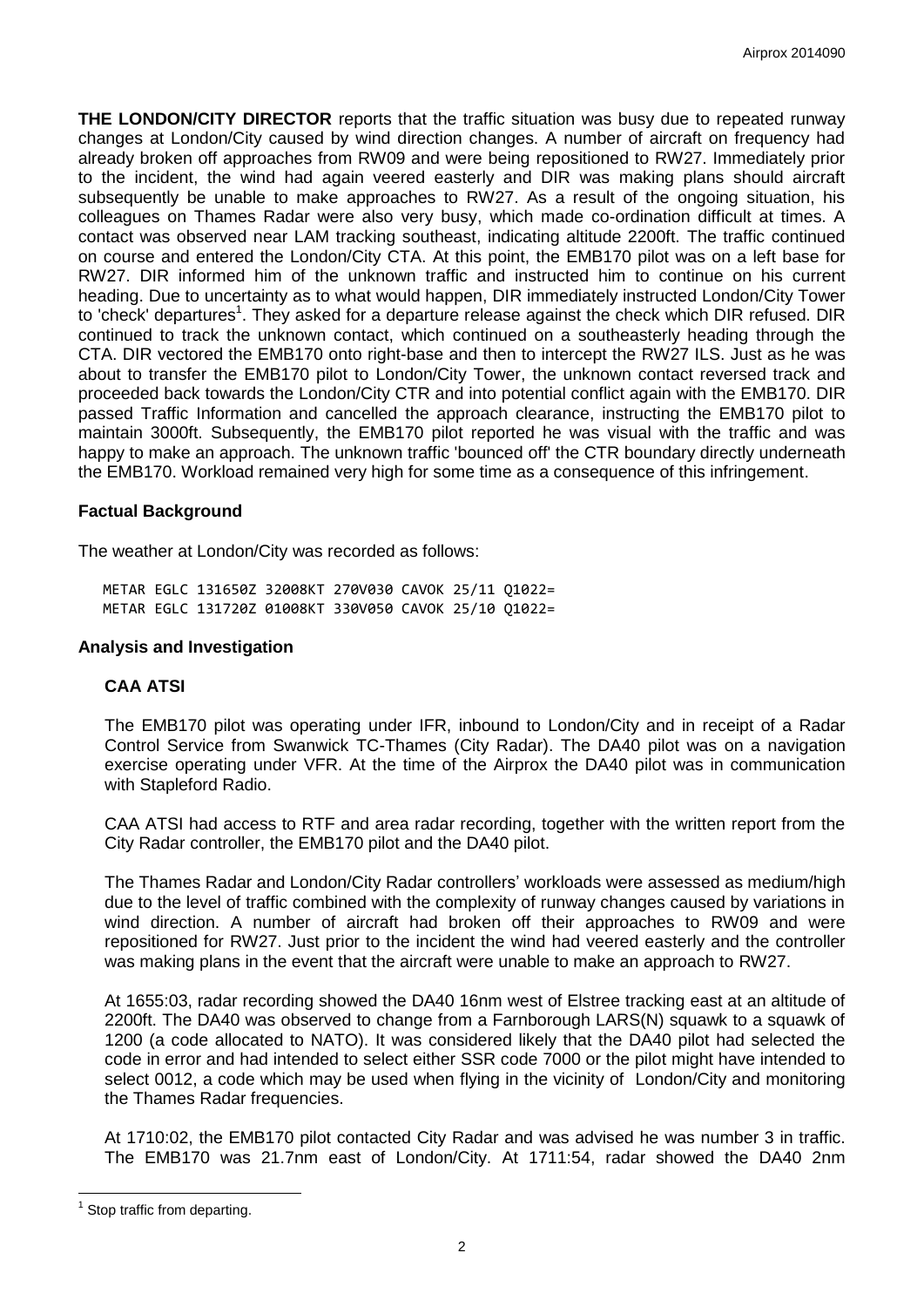southwest of Stapleford turning from an easterly to southeasterly track towards the boundary of the London/City CTA, base 1500ft. The EMB170 pilot was descended to 3000ft and given a right turn onto a heading of 350° for left base. At 1713:24, radar recording showed the EMB170 in the right turn with the DA40 entering the London/City CTA without a clearance, see Figure 1.



Figure 1: Swanwick MRT at 1713:24

At 1714:08, the controller apologised and advised the EMB170 pilot that due to an aircraft infringing CAS he should expect vectors around the infringing aircraft. The controller gave the EMB170 pilot a tactical heading of 010°, followed by a repositioning left turn onto heading 180° towards right base. The EMB170 pilot advised that he was getting tight on fuel, which the controller acknowledged. The DA40 pilot continued on heading, exiting the London/City CTA into the Class G airspace to the east.

At 1716:34, the DA40 was shown crossing the London/City RW27 centreline on a southeasterly track with the EMB170 turning onto a right base, see Figure 2.



Figure 2: Swanwick MRT at 1716:34

The controller turned the EMB170 onto a closing heading from the right for the ILS. Radar showed that the DA40 pilot had made a right turn onto a northerly track and, at 1717:56, the DA40 was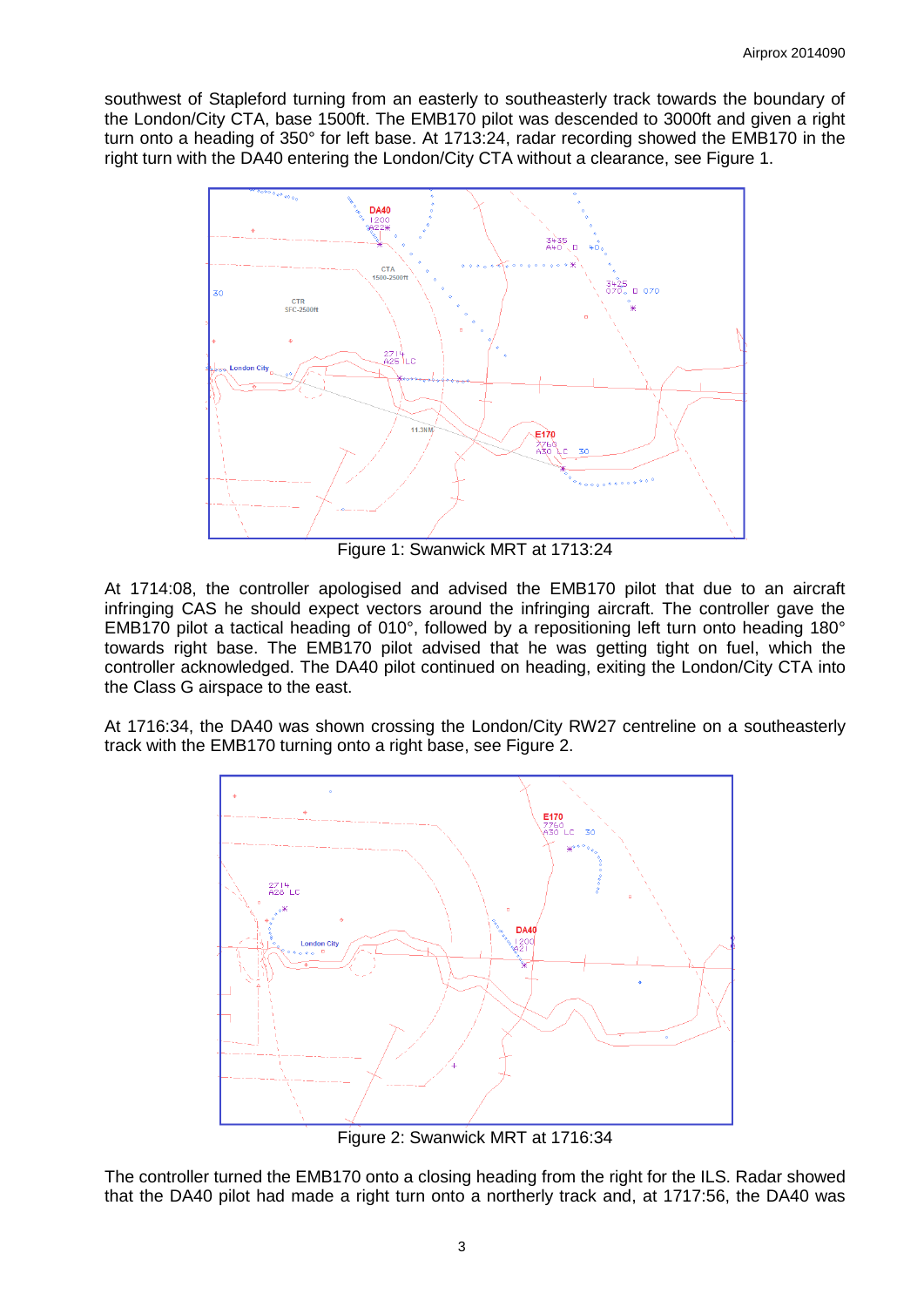indicating 2200ft, 2.4nm southwest of the EMB170. The base of CAS (LTMA-1) was 2500ft, see Figure 3.



Figure 3: Swanwick MRT at 1717:56

At 1718:00, the EMB170 pilot reported established and the controller responded *"*[EMB170 C/S] *roger contact tower callsign only - one one eight decimal zero seven - in fact just before you go sir the previously mentioned traffic did leave controlled airspace but he's now in your left at ten o'clock showing two thousand two hundred feet, he's about to enter controlled airspace again, can you see that traffic".* The EMB170 pilot responded *"Er we just got a TCAS off him I can't see him at the moment he's eight hundred feet below".* The controller instructed the EMB170 pilot to maintain 3000ft and shortly afterwards, at 1718:28, the EMB170 pilot reported *"Oh we're visual now it's a small er light aircraft just going below us now we're clear*", see Figure 4.



Figure 4: Swanwick MRT at 1718:28

The EMB170 pilot confirmed that he was happy to continue and, at 1718:42, the controller cleared the EMB170 pilot for the approach. At this point the DA40 pilot had turned right onto a northerly track and was in the EMB170's 11 o'clock at a range of 0.1nm crossing from left to right and 900ft below, see Figure 5.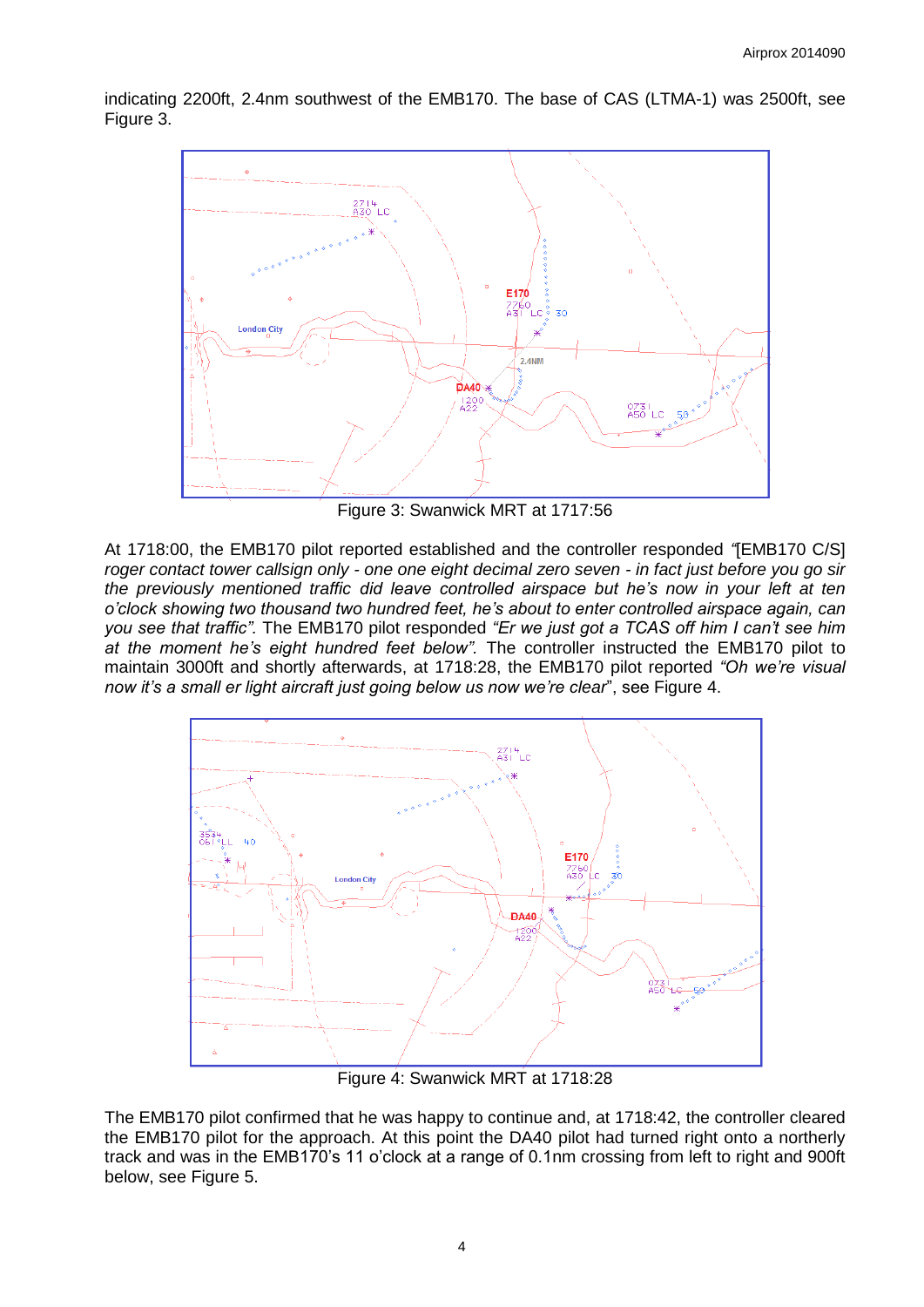

Figure 5: Swanwick MRT at 1718:42

On the next radar update the two aircraft had passed and were diverging. The EMB170 pilot was transferred to the Tower and continued without further incident. The DA40 pilot then made a further right turn and continued to leave the area on an east-southeasterly track. The DA40 was 400ft below the base of CAS and 900ft below the EMB170.

The Manual of Air Traffic Services (MATS) Part 1, Section 1, Chapter 6, paragraph 6.77, states:

'… aircraft operating in controlled airspace are deemed to be separated from unknown aircraft flying in adioining uncontrolled airspace...'

MATS Part 1, Section 1, Chapter 7, paragraph 7.30, states:

'…controllers should not normally allocate a level to an aircraft which provides less than 500 feet vertical separation above the base of a control area or airway. This will provide some vertical separation from aircraft operating beneath the base of controlled airspace…'

The controller responded correctly and ensured that the EMB170 pilot maintained 3000ft until passing clear of the DA40. The Airprox occurred when the EMB170 pilot was concerned regarding the proximity of the DA40 which had turned to cross 900ft below the EMB170, which was established on final approach.

# **UKAB Secretariat**

 $\overline{a}$ 

Both pilots shared an equal responsibility for collision avoidance and not to fly into such proximity as to create a danger of collision<sup>2</sup>. The RW27 ILS approach at London/City uses a 5.5° glideslope. For an aircraft at altitude 3000ft, this places the start of the glide-slope at a range of 5nm from the threshold, in this case on the London/City CTR boundary. MATS Part 1, Section 1, Chapter 6, paragraph 6.84 states:

'The action to be taken by controllers when they observe an unknown aircraft, which they consider to be in unsafe proximity to traffic under their control, in various types of airspace is as follows:

| <b>Type of Airspace</b> | Action to be taken by the Controller                                                                                                                           |
|-------------------------|----------------------------------------------------------------------------------------------------------------------------------------------------------------|
| Class A                 | If radar derived, or other information, indicates that an aircraft is making an<br>unauthorised penetration of the airspace, is lost, or has experienced radio |
|                         | failure:                                                                                                                                                       |

 $2$  Rules of the Air 2007 (as amended), Rule 8 (Avoiding aerial collisions).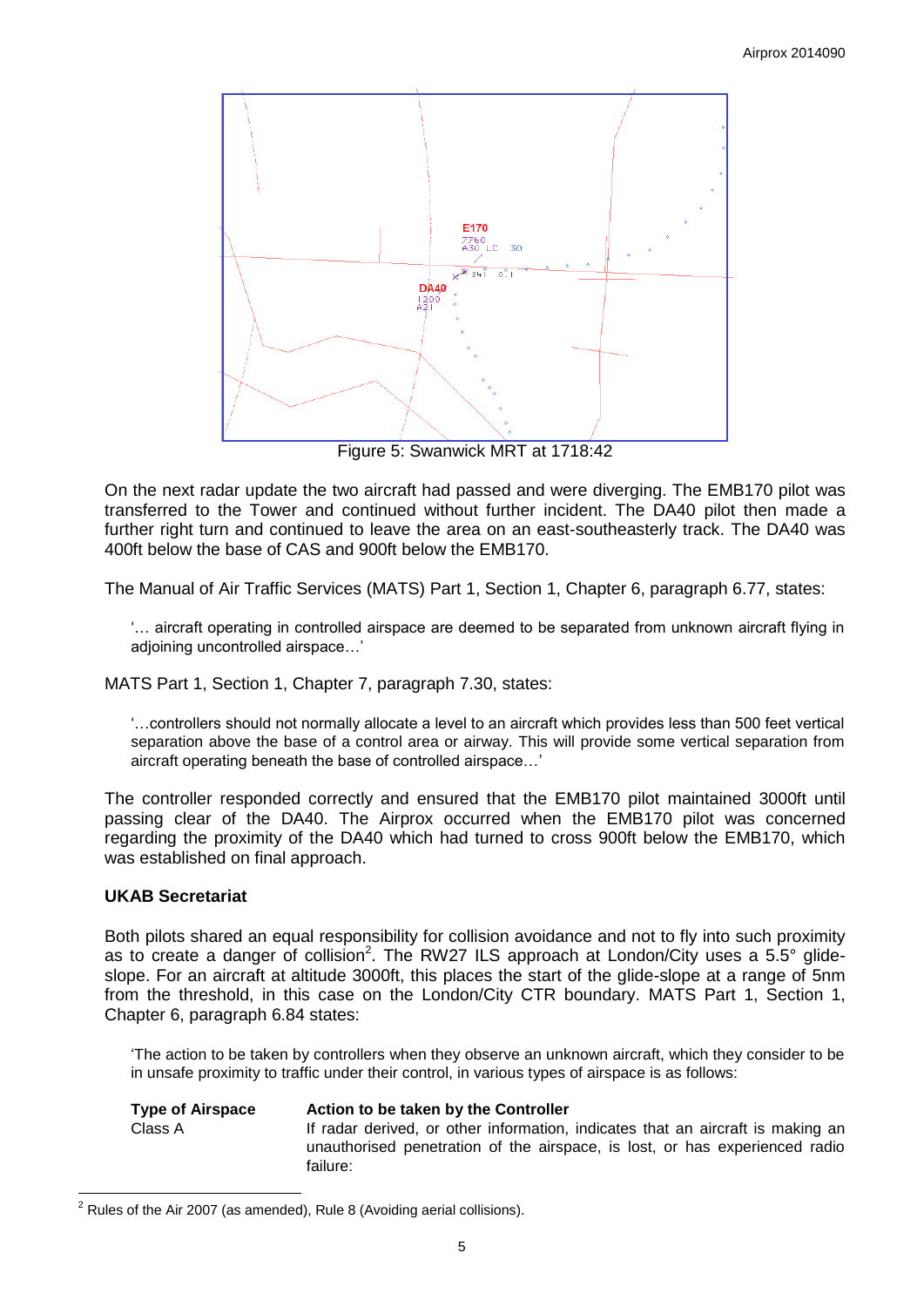IFR flights shall be given avoiding action and traffic information shall be passed.

SVFR flights shall be given traffic information and if requested, avoiding action.\*

\* When providing avoiding action, controllers shall remind pilots of their responsibility to remain clear of cloud with the surface in sight.'

The term 'minimum fuel' is defined in Amendment 36 to ICAO Annex 6 Part I and Amendment 4 to PANS-ATM (Doc 4444), which took effect on 12<sup>th</sup> November 2012. This is reflected in CAP 413 (Radiotelephony Manual), Chapter 8 (Emergency Phraseology), paragraphs 8.29 and 8.30 (Fuel Shortage), which states:

'Pilots should advise ATC of a minimum fuel state by broadcasting 'MINIMUM FUEL', when further delays may result in landing at the destination aerodrome with less than the planned final reserve fuel. Controllers are not required to provide priority to pilots of aircraft that have indicated or suggested that they are becoming short of fuel or have used the RTF phraseology 'MINIMUM FUEL'.

Controllers shall respond to pilots who indicate or suggest that they are becoming short of fuel, or who have declared 'MINIMUM FUEL', by asking the pilot to confirm whether or not he wishes to declare an emergency after confirming to the pilot:

1. the estimated delay he can expect to receive expressed in minutes, if the pilot is en-route to, is joining, or is established in an airborne hold; or

2. by expressing the remaining track mileage from touchdown, if the aircraft is being vectored to an approach.'

Guidance on declaring minimum fuel is contained in ICAO Doc 9976 (Flight Planning and Fuel Management Manual).

#### **Summary**

An Airprox was reported when an EMB170 and a DA40 flew into proximity at 1719 on Friday 13<sup>th</sup> June 2014. The Embraer 170 pilot was operating under IFR in VMC in the Class A airspace of the London TMA, in receipt of a Radar Control Service. The DA40 pilot was operating under VFR in VMC in Class G airspace, in receipt of a Basic Service from Stapleford Radio.

#### **PART B: SUMMARY OF THE BOARD'S DISCUSSIONS**

Information available consisted of reports from the pilots of both aircraft, transcripts of the relevant RT frequencies, radar photographs/video recordings, reports from the air traffic controllers involved and reports from the appropriate ATC and operating authorities.

The Board first considered the actions of the pilots concerned. The Board noted that, certainly prior to the Airprox, the DA40 pilot could best be described as being unaware or unsure of his position and had infringed CAS. The Board noted that this CAS infringement was not directly related to the Airprox but that it did give the controller valuable information as to the state of awareness of the DA40 pilot of his position. In the event, the DA40 pilot subsequently remained within Class G airspace, and clear of CAS, as he reversed his track and routed northwards, but they felt that the London City Director was justifiably concerned that he might inadvertently penetrate CAS again. Given the busy airspace in the area, although the DA40 pilot was *de facto* entitled to operate where he did, the Board opined that he would have been better served by contacting Farnborough LARS and seeking a position fix in order to ensure that he did not infringe any airspace, and also perhaps to provide ATC with some idea as to his intentions. The Board further noted that the DA40 pilot had not seen the EMB170 pass 1000ft above him, and surmised that he had become biased towards his navigation